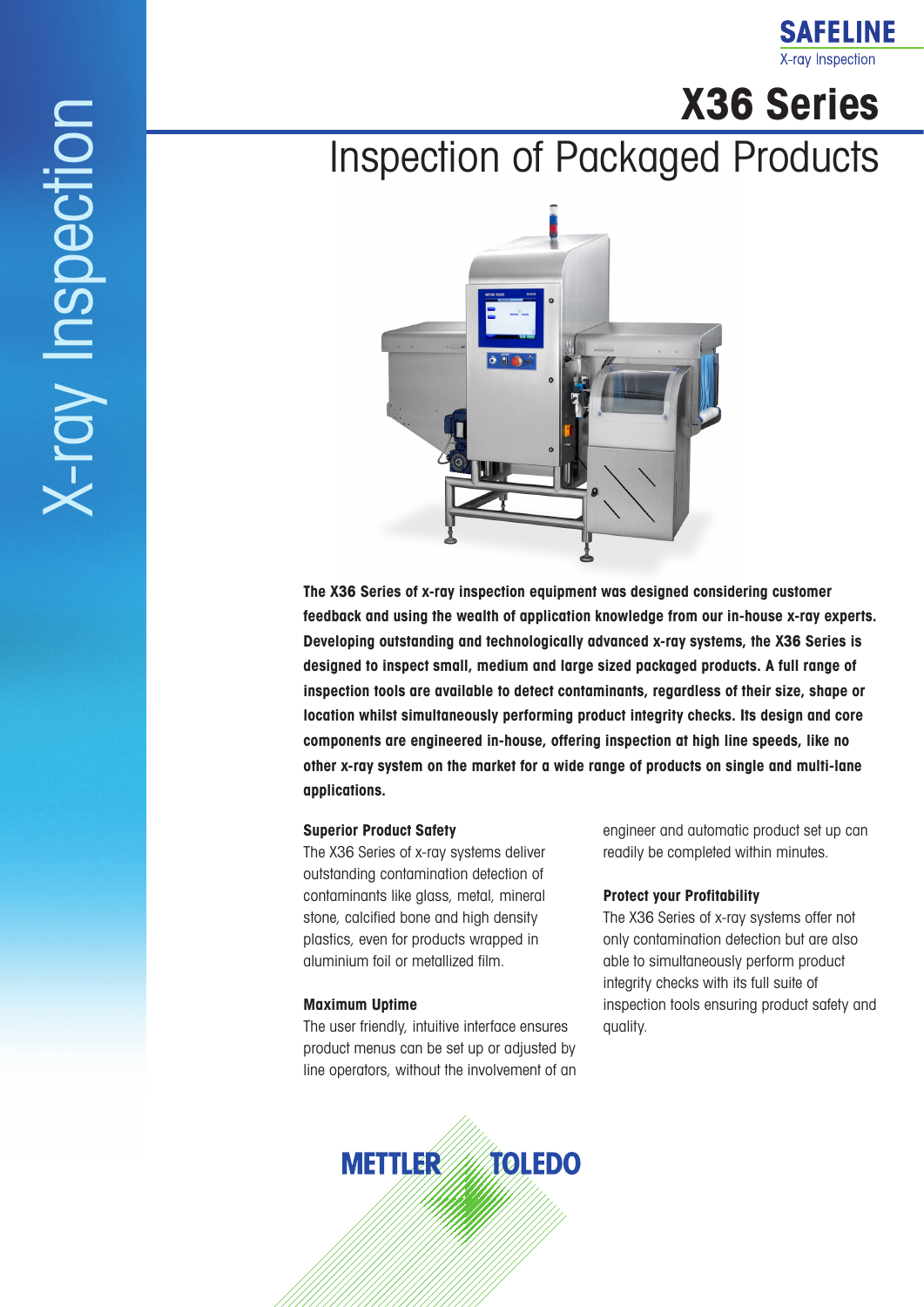# **X36 Series** The Big Difference is in Every Detail

The X36 Series of x-ray inspection systems offers consistent and reliable inspection results whilst the innovative design makes it the most adaptable x-ray system available on the market.

#### **Software Capability**

- The x-ray systems deliver optimal, consistent and reliable inspection results using the full range of inspection tools (contamination detection and product integrity checks).
- It's sophisticated yet simple to use with a flat menu structure, giving the operator full control without requiring special training or previous x-ray knowledge.
- Automated set-up and ready to use within minutes, ensuring maximum production uptime.
- Will typically inspect up to 1,000 products per minute (depending on product application).
- ProdX Product Inspection data management software options deliver Production Management a wealth of realtime information, enabling the effective control of product inspection processes and devices.

#### **Design / Hygiene**

• Meticulous attention to hygienic design following EHEDG and NSF recommendations developed one of the most hygienic systems on the market.

- IP65 as standard and IP69 is available as an option for harsh wash down environments.
- Including a robust, tubular hygienic frame design and sloped surfaces for allowing water roll-off as well as full access to the system, ensuring easy maintenance and servicing.

#### **Audits / Verification**

- Full statistics traceability for quality reporting.
- Performance verification built in to ensure constant optimum performance.
- Flexible approach to connectivity is offered with options for data retrieval via external USB or Ethernet ports, directly or via an OMAC compliant OPC server.
- Reject confirm and bin full options, ensure effective rejection from the line.

#### **Flexibility / Safety**

- 300mm, 400mm, 500mm, 600mm & 800mm belt widths are available to suit a diverse range of applications.
- Available in lengths of 1200mm or 2100mm, enabling manufacturers with limited factory floor space to select a system which best suits the manufacturing environment.
- The most energy efficient x-ray system with unique diverse range of proprietary generators and sensors to suit.

#### **5 Year Generator Warranty\***

- A 5 Year Generator Warranty covers the most expensive component of the X36 Series avoiding unexpected costs and production downtime.
- Budgets can be effectively managed with the warranty, fully protecting the investment.







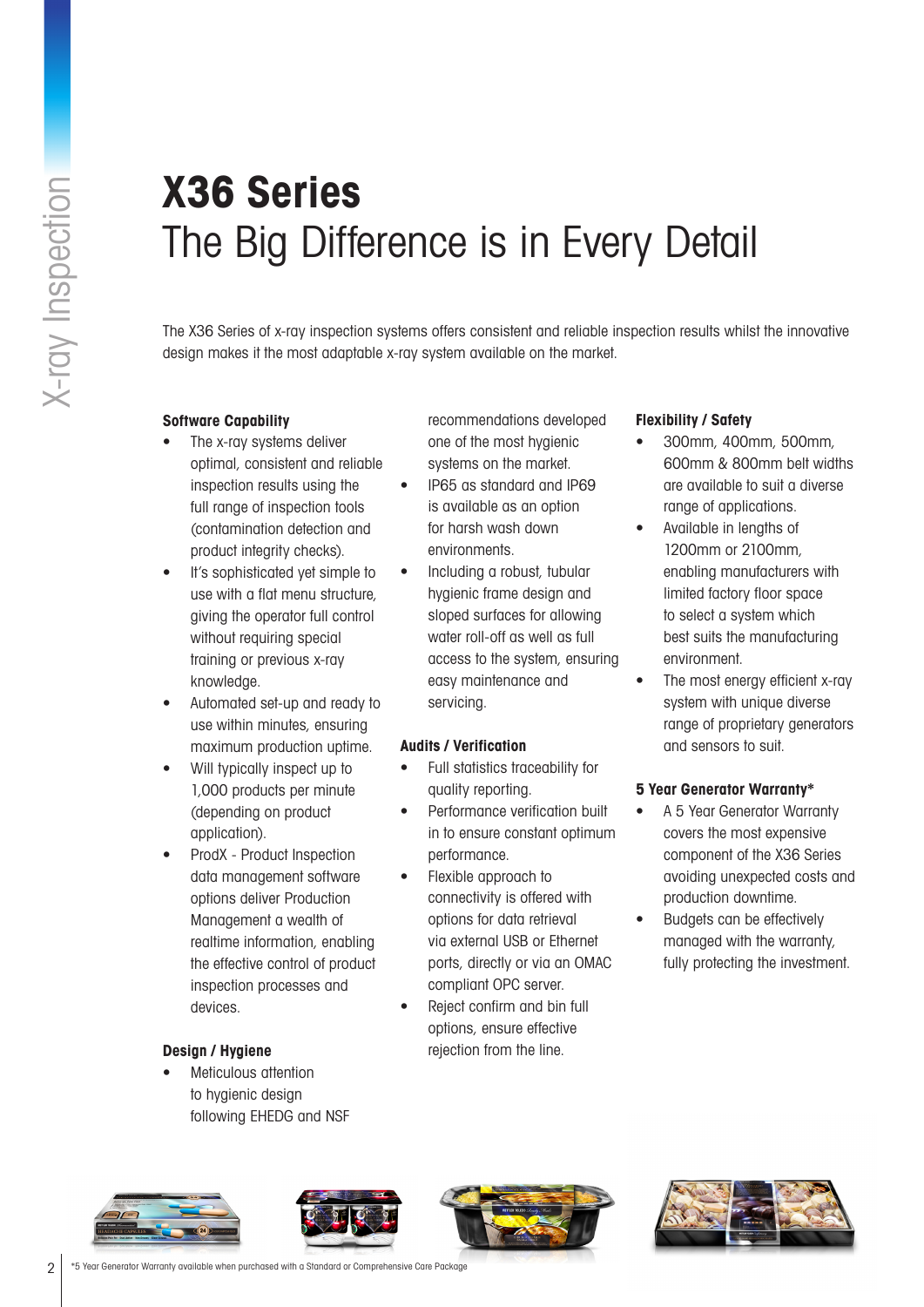

## **X36 Series Software Tools**

The X36 Series of x-ray systems can perform contamination detection whilst simultaneously performing gross and zoned mass measurement and object counting on single or multi-lane applications.



#### **Gross Mass Measurement**

To check that the correct amount of product is present, the x-ray system compares each x-ray image of a pack with an image from a known good pack. If the calculated mass falls within a programmed tolerance, the pack is good. If it deviates, the pack will be rejected.



#### **Zoned Mass**

Working on the same principles as mass measurement, the zoned mass tool is suited to inspecting product with multiple objects or compartments within a pack, measuring the mass of individual zones.



### **Object Counter Tool**

This is a highly automated tool which is easy to setup and aimed at counting objects of the same type (shape and density) and in the same pack, avoiding over or under-filled packs. The object counter tool can also be used to check for damaged items.

## **Sustainability Credentials**

The X36 Series is available with a range of power options; some models don't even require a cooling system due to its low power consumption, contributing to overall reduced total cost of ownership for the customer and making it the most energy efficient system on the market.



| Lower energy consumption                                      |  |
|---------------------------------------------------------------|--|
| Thinner Stainless Steel used due to low power x-ray generator |  |
| Recyclable materials                                          |  |
| Fewer production steps                                        |  |
| Reduction in weight                                           |  |
| Reduction in (transport) volume                               |  |
| Less cooling required                                         |  |
| LED display instead of CCFL                                   |  |
| Reduced electronic components, less PCB's used                |  |
| Miniature LED lamp stack                                      |  |